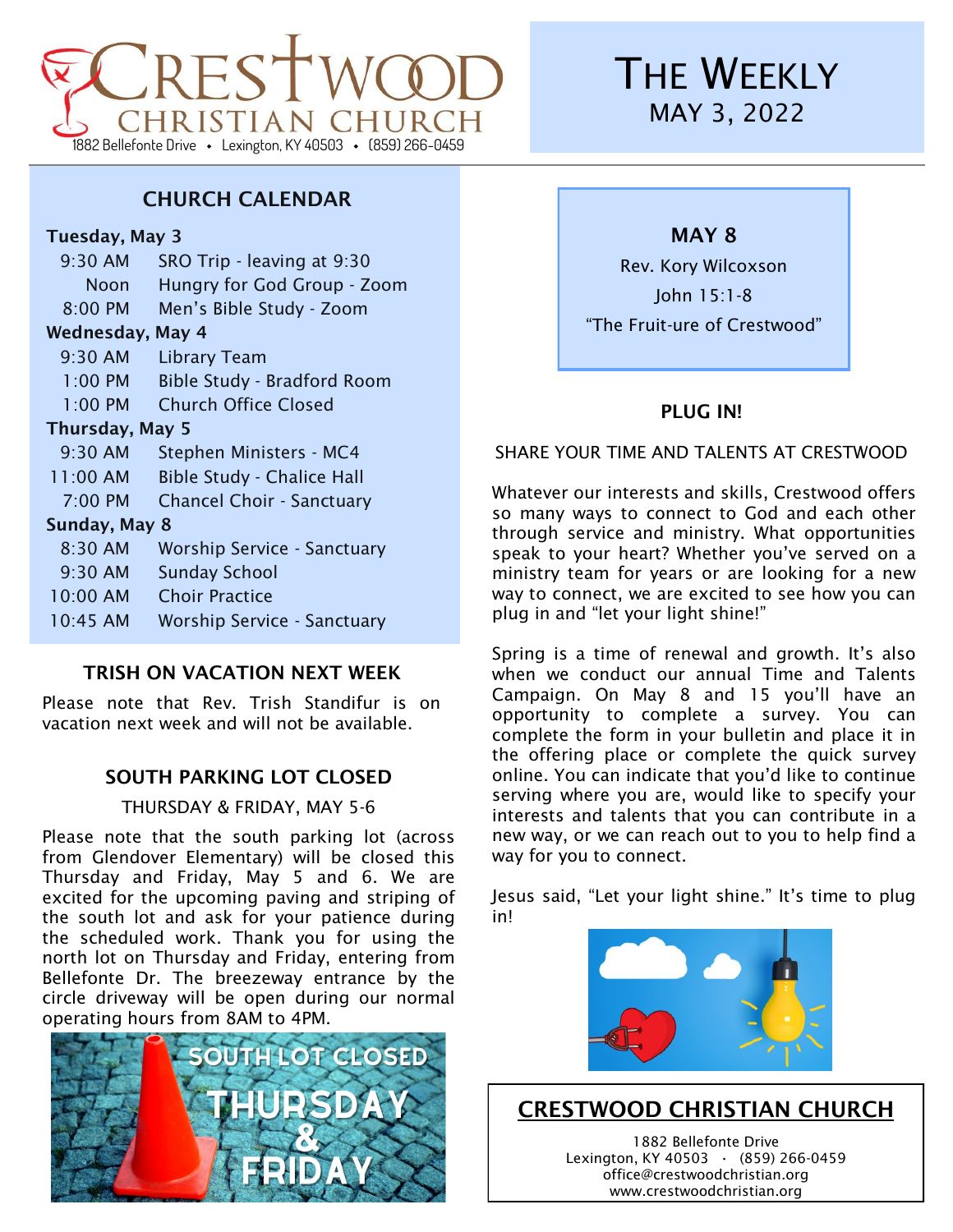### Joys and Concerns

MEMBERS: Joe Clark, Jeanne Jouett, Charlotte Shaver

- FAMILY: Glenn Davis (brother of Julie McDonald), the family of Helen Kemp (grandmother of Katie Neal), Anisa Willis (daughter-in-law of Rose Willis)
- FRIENDS: Shaikayla Carroll and her family (of Tara Wilkinson), the family of Art Curtis (of Bettye Burns), Pierson Southern Daly (of Libby Wachtel), John & Liz Hamblin (of Crestwood), the family of James Kolasa (of Michelle DeLacey), Mike McCarty (of Steph Wallace), Mariann (of Jill & Rick Sawyer)
- ARMED FORCES: Anar Aliyev (of Crestwood), Paul Baird (grandson-in-law of Minva Hodgins), Karlis Bowman (nephew of Debbie Bowman Gardner), Matt Holman (son of Gaye Holman), Daniel Day (grandson of John and Carol Royse and son of Tracy Day), Bud DeLacey (nephew of Matt and Michelle DeLacey), Zoe McIntyre (granddaughter of John Sims), Daniel Sigler (son of David and Pam Sigler), Dalcus Sparks (nephew of Andrea Back)
- HEART-TO-HEART MEMBERS: Jean Aspley, Karen Billings, Lucy Booker, Margaret Buchanan, Joe Clark, Faye Cooper, Carolyn Floyd, Betty Shanklin, John Sims, John & Carolyn Thomas, Mary Janice Towles
- OUR WORLD COMMUNITY: We pray for the inmates of the Fayette County Detention Center and their families, for an end to the war in Ukraine, for the peace of God to rule in the hearts of our local and national leaders, for those affected by COVID and natural disasters, and for God's spirit of reconciliation to bring healing during these difficult times.

### JOEY'S PASTOR'S CLASS PROJECT

"Hi! My name is Joey Kingsolver and I participated in this year's Pastor's Class and was baptized on April 24. My mentor, Libby Wachtel, and I are collecting items for the Arbor Youth Services for my service project. The Arbor Youth Services serves youth experiencing homelessness here in Lexington. Their mission is: 'Ending youth homelessness by providing a safe and supportive environment to youth who have suffered abuse, abandonment, or are at risk of victimization. We envision a community where every child and youth has a stable home.' There will be bins placed at both church entrances. We will be collecting items through the end of May. Thank you for helping at risk youth in the Lexington community." -Joey

### Needed Supplies Include\*:

Hygiene supplies (deodorant, liquid body wash, etc.); individually wrapped snacks (granola bars, etc.); towels and washcloths (new); new bedding (twin and queen); socks and underwear (adult size M, L, XL, and XXL (New); laundry detergent; paper towels; toilet paper; grocery and fast food gift cards; fuel gift cards; art supplies; non-perishable food items; activity-based gift cards (movie theater, Malibu Jacks, etc.); Bus passes (single ride or 30 day).

\*Please note that Arbor Youth Services is not accepting donations of used clothing or coats.



#### HABITAT FOR HUMANITY HOUSE FUNDRAISING

We need your help in fundraising for our Disciples for Habitat house. This year's build, starting in May, will be the 39th sponsored Habitat for Humanity house by the Disciple Churches in the Lexington area. This year's house is being built on Perry St. off of Manchester St. It will be one of five condos. Crestwood's fundraising goal is \$20,667. Please make your check out to Crestwood Christian Church with "Habitat" on the memo line or place cash in the pew envelope annotated "Habitat" on the outside. Help us continue this wonderful effort!

### HIRING: PART-TIME CUSTODIAN

Crestwood Christian Church is seeking a part-time custodian who can work 3 hours, 5 days a week, either early morning (before 9AM) or late evenings (after 9PM). Saturday evening availability is also a plus! Please submit a resume to our Facilities Manager, Jim Cristi.

facilitiesmgr@crestwoodchristian.org